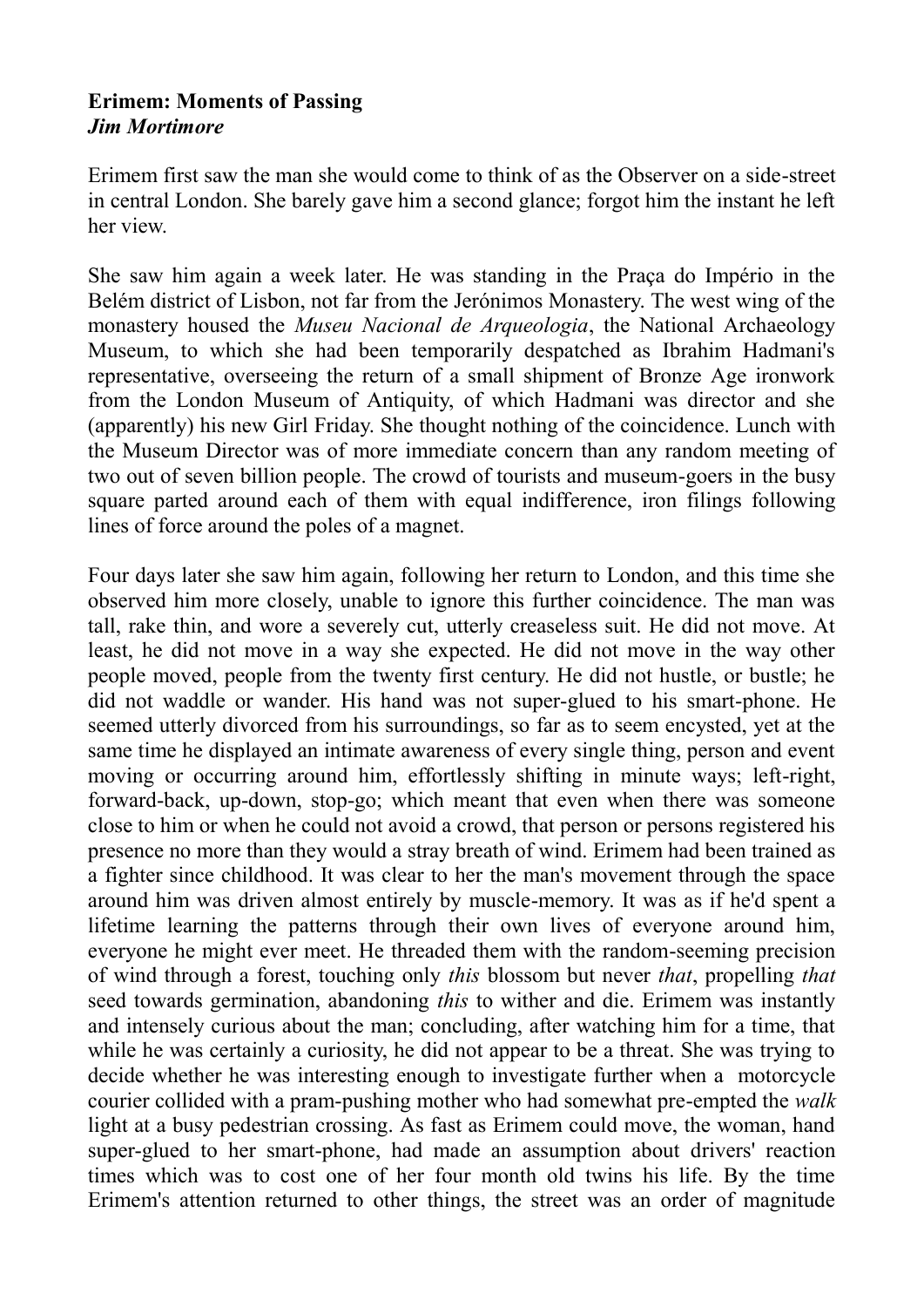busier than it had been before the accident, and sirens were wailing in ever decreasing spirals. When she looked around for the Observer, he was gone.

Four months passed before Erimem saw the Observer again. This time she was prepared. She had acquired a smart-phone of her own and had learned to use it – as well as any inexpertly designed and poorly manufactured tool could be used. The trouble with devices like this – the trouble with the whole of the consumer-oriented twenty first century if she were honest – was that the concept of single-tasking had apparently gone the way of the Ancient Mesopotamians. Everything nowadays was designed to do everything, to be everything, to all people; to be the most ultimately useful item any dweller in this century could ever want or need. Which of course made every single one of these devices virtually useless, from clocks which imitated sunrise, played radio and made hot drinks; to telephones which doubled as abacuses, frustratingly unrealistic musical instruments and even tiny televisions barely capable of displaying images of such routinely high resolution they could only be fully appreciated in multiplex theatres larger than many royal temples of her own century. Indeed, if the many religions of this century had a deity in common it was apparently the god of multi-tasking. One-touch buttons were certainly a selling point, however programming multi-purpose functionality for rapid response into a device with only one or at best a limited number of single-touch function buttons was problematic on the very best of days. Erimem sorely missed the part of her life when a knife was a knife and nothing but. Today she could buy knives that were also forks and spoons and screwdrivers and nail clippers and laser pointers and peculiar tools for removing stones from horses' hooves. And while such a device would undoubtedly have been useful for an eighteenth dynasty charioteer in his pursuit of war, it was arguably less so for the average twenty-first century inhabitant. The ubiquitous and ill-named *smartphone* was certainly no exception to the rule of over-engineering. Erimem had bought one because Andy had recommended it as an incredibly useful multi-purpose device. In fact like any tool designed to do more than one thing it was virtually unusable by anyone who expected anything more than severely compromised multifunctionality, a deeply annoying fact Erimem discovered when she saw the Observer for the fourth time just moments before a collision between a cement truck and a school bus killed two people and severely injured seventeen more, at which time she failed utterly to capture any meaningful audio or video recordings of him. Despite this she did steal a brief glimpse of the Observer's face. Erimem had an extremely good memory. As a child she had been fascinated by memory games and her natural aptitude had been greatly enhanced by General Antranak, who had honed her imagination into a precision tool any tactician would be proud of. But Erimem did not need a mind capable of winning wars to remember the face of the Observer. It would haunt her days for the rest of her life. The face was smooth, unblemished by lines or creases, wholly free of imperfection of any kind. Moral indecision had never troubled this countenance. It was the kind of face Greek sculptors and Renaissance painters alike would have immortalised unhesitatingly, no matter the cost, in the finest alabaster, the most expensive pigment; and every one would have wept with despair when their finest efforts fell far short of the reality they hoped so desperately to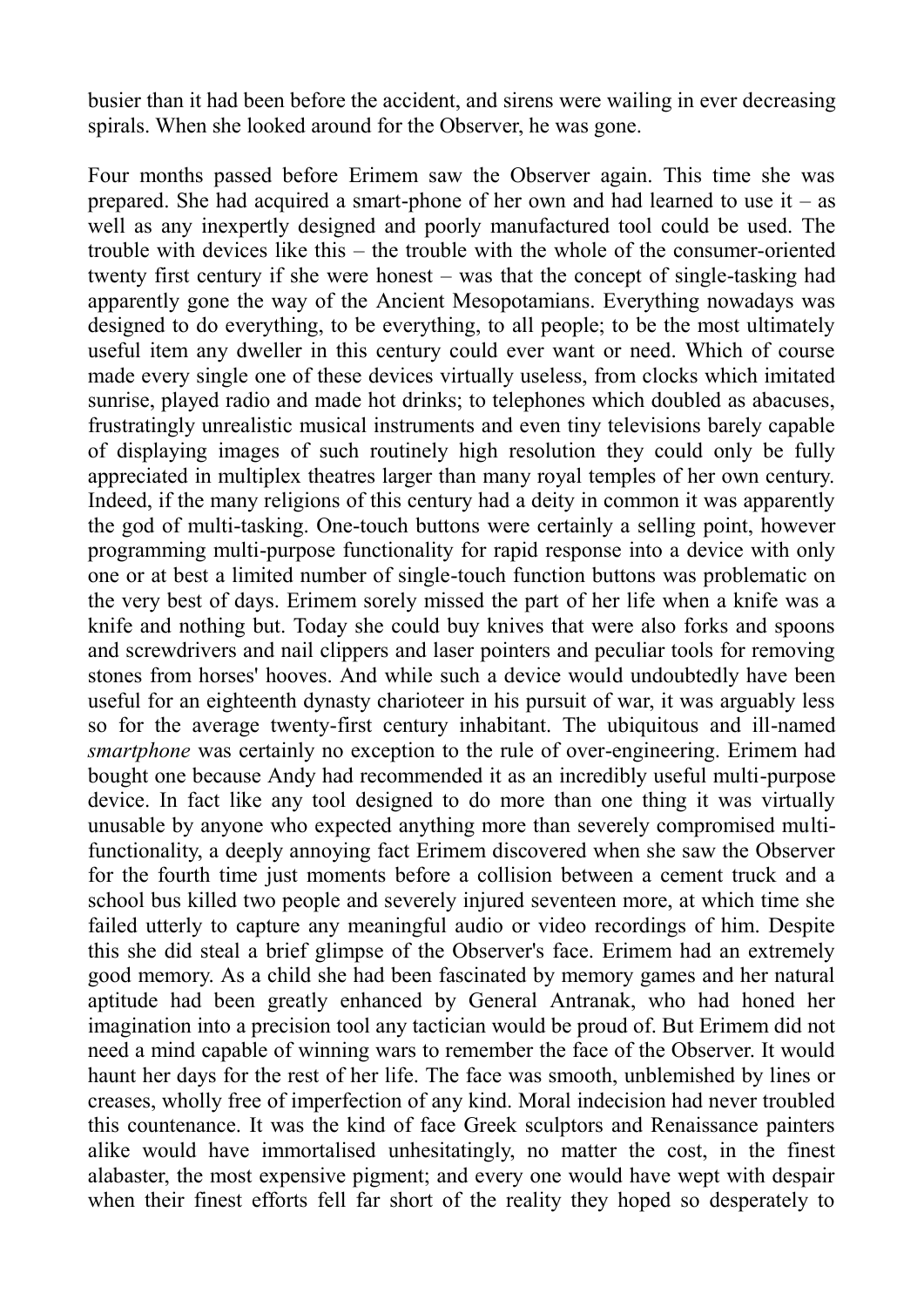capture. The Observer's face was that of an angel into which the god of absolutes had breathed perfect life. Erimem, who had ruled an empire and commissioned art now listed among the most timelessly beautiful ever created, had never seen anything like it. The Observer's face was the standard by which her future understanding of symmetry and grace would be measured. In a single breath, the moment in which two lives ended and seventeen more were irreparably damaged, her understanding of beauty, expanded by an order of magnitude, was altered forever.

And yet it was not the Observer's beauty to which Erimem's thoughts returned, time and again, throughout the following year. It was something much darker. A subtle perception shift the observer's appearance in her life had provoked, a thread of thought which over time would weave itself meticulously into a comprehensive tapestry. An image, she came slowly to realise, that only she of all the people now living could perceive, let alone attempt to comprehend. The overwhelming truth of this century was that no-one who lived in it really understood death. Instead they were terrified by it, avoided it wherever possible, spent almost no time preparing for it. The people of the twenty first century were peerless in their veneration of life and all things material. And yet their world and every single life it contained were overwhelmingly influenced by death and the immaterial. The culture into which Erimem had been born strove for thousands of years to understand that which followed the moment of death as well as, if not better than, those brief moments which came before. Death was as familiar to Erimem from her religious instruction as any part of life. And yet here in the twenty-first century she had somehow forgotten this. She was a person with amnesia, cut off by time and experience from the world of her birth and its connection with that story to which life was but a brief prologue. Her arrival in the twenty first century had briefly heralded the thought that perhaps she had come to the *duat,* the place of heaven, on which the priests had instructed her so thoroughly (and futilely) when she had become Pharaoh. On reflection this particular labyrinth of traps and passages, which she navigated daily with debatable success, were in almost all ways less meaningful than she had been trained to expect. Daily she awaited the great questions, the answers to which Those Who Judged would use to calculate the value of her life. Had she killed? Had she been immoral? These questions and many more which she had been assured time and again, by Ibrahim, by Andy, by every TV show or virtual blog this century considered meaningful, were currently enshrined in a spectrum of religious texts ranging from Christian to Islam and everything in between. She waited months, a year, more. The questions did not come. The questions *never* came. No-one and nothing appeared to be weighing the consequences of her actions in life, actions she knew *must* bring serious consequences following her death. Therefore this was not the *duat.* It was not the afterlife. As strange as this century was, it was still a place of *living.* At least, that's how it was until her path met that of the Observer. His existence, his proximity to her life, had initiated a paradigm shift in her perception of her place in this world. Because every time their lives touched it was at a moment of death. This association grew in her mind through autumn and winter, attaining proportions she was unable to ignore, and so it was that during the following spring she began to seek beyond her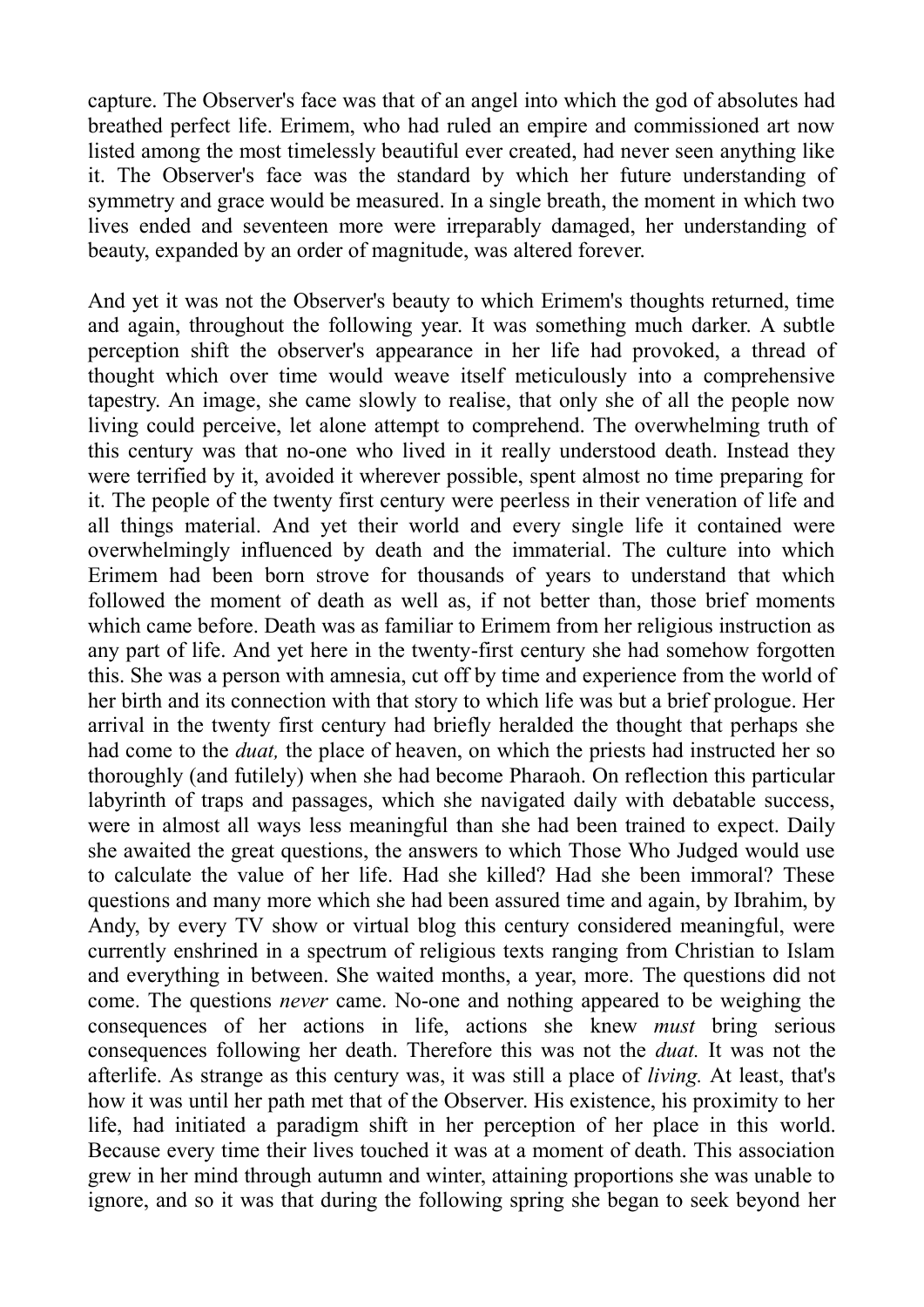immediate realm for answers to questions she was as yet barely able to frame. In this seeking she was accompanied only by her own thoughts. As close a friend as she was, Andy was increasingly separated from her by an ever widening emotional gulf. This century would consider them to all intents and purposes the same age and yet Erimem was thousands of years older, had committed acts which Andy could not possibly understand and would never forgive her for if she were to confess their existence. The morality and consciousness, the very *being* of a person so vastly different would almost certainly be forever beyond her friend's comprehension. Therefore Erimem was sure that Andy's understanding of their friendship was based only upon the most shallow of observations. Perhaps even little more than physical attraction. Then again, perhaps Andy's perception of their friendship was different. Concerning this Erimem was not qualified to guess. One thing she knew: even such a simple thing as friendship, in this century, was something one had to approach with knowledge and imagination akin to tactical military intelligence. This being the case Erimem chose to pursue alone her exploration of the path the Observer had re-opened for her. In this choice she was almost immediately proven wise. As her research reached its first plateau spring was pushed aside by a sweltering, unexpectedly early summer, and Erimem announced her decision to take a break from both her Museum work and her closest friends. Her decision was met with frustration and annoyance but little understanding. She was not surprised. Nor was she surprised when, as she returned from her last day at the Museum to her flat and the travel portal, she witnessed a young bearded man dressed in battered jeans and a threadbare *Oasis* T-shirt carrying an old guitar covered in stickers so badly worn they were barely legible, pushed by three drunken thugs from the platform on which he had been busking into the path of the tube train which would have carried her home, where he was instantly killed. Worse still a nearby commuter, a middle-aged woman making a heroic grab at the busker's desperately clutching hands, lost her balance and was also dragged under the wheels of the train to her death. Ignoring the horrified screams filling the station, Erimem tripped the nearest assailant as the terrified trio bolted past her but was unable to prevent the other two assailants fleeing. Erimem briefly considered killing the man she had captured. However it was clear the deaths had not been deliberate, just a drunken joke gone horribly wrong. The authorities would be more than capable of working that out, and dispensing an appropriate punishment. Only as she returned her attention to the man she had tripped did she realise he had struck his head on a tiled column as he fell. As she turned him over she saw his face was flecked with vomit and his eyes looked in different directions. There was no bruise on his head; nor, now, would there ever be. Gazing up past a sea of stunned commuters, Erimem saw that the Observer was exactly where she expected him to be: at the other end of the platform, exiting the station via the up escalator, well beyond any hope of pursuit.

Time passed, propelling Erimem ever further into her life but bringing her no nearer to herself. She remained divided, at once a child of her own world and an inhabitant all other times and places. Though disguised by the mundane, her thoughts dwelled in this place of duality often; her own private *duat,* unfettered by the geographical or temporal landscapes she briefly inhabited, or the lives she touched there. The portal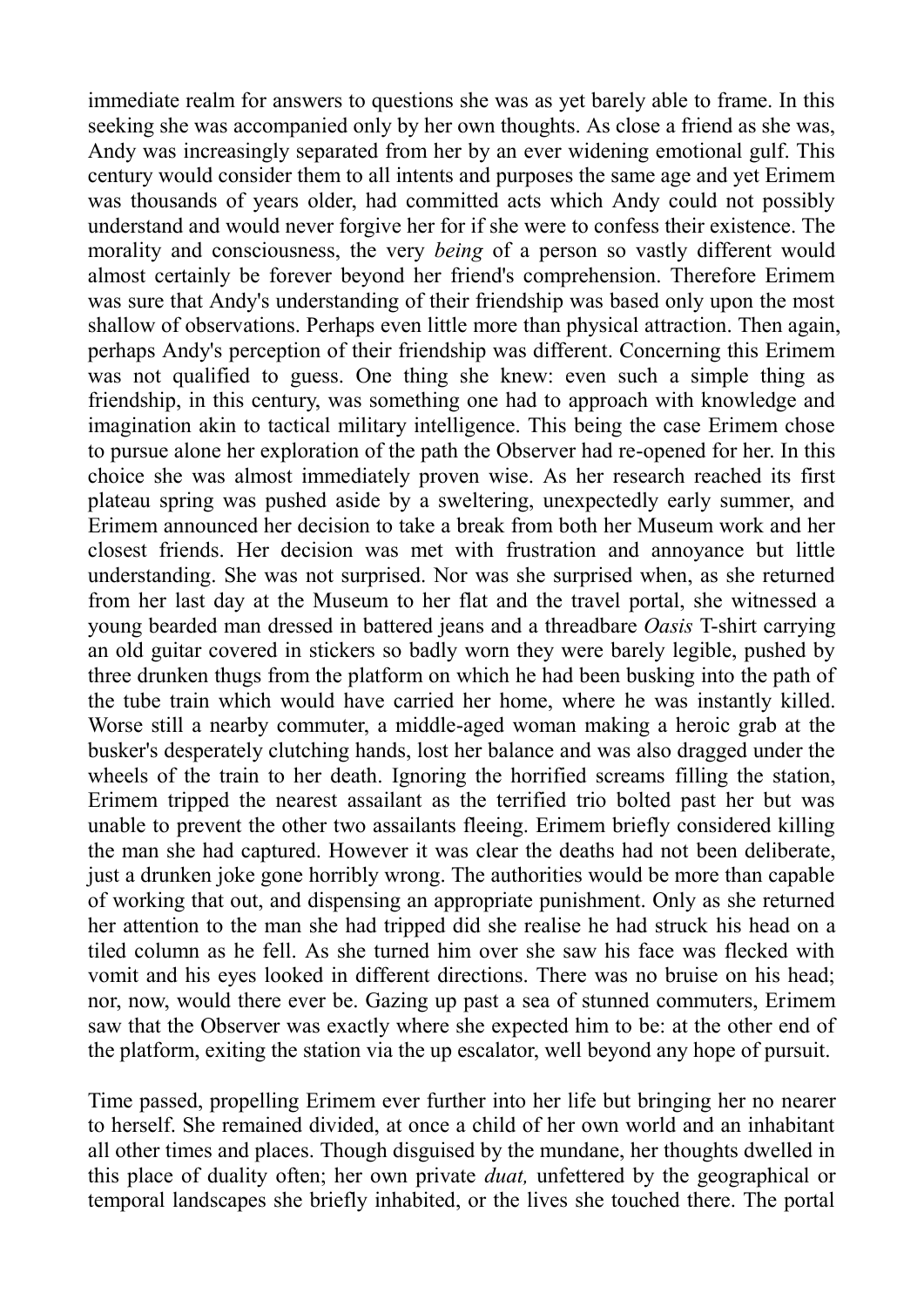could carry her to places thousands of years and billions of light years apart, but the most she could ever do there was try to understand them. Actual integration proved as effortlessly elusive as the hauntingly beautiful Observer whose butterfly intersections with her life, so umbilical and yet so utterly discontinuous, only widened the gulf between her knowledge and her understanding of herself. Erimem was not lazy. She had a far-ranging intelligence and a curiosity about the world second to none (in her experience). She was fit (frighteningly so), she was funny (though people rarely seemed to get that about her), and she saw no reason to dwell on the negative (beyond administrating the occasional war if anyone asked nicely). Her friends loved and protected her (as friends should); and she loved them and protected them in return (although often with more effective weapons). All this considered, something was still missing. Everyone she knew seemed to feel complete in a way she did not; content with their lives in a way she remained utterly unable to achieve and barely able to disguise. To compensate for this, she studied music, poetry; psychology, history, politics, quantum mechanics; ancient worlds and alien lives: the glorious diversity of existence built upon the foundations of leisure time and consumerism. She took lovers and discarded them, to her benefit and theirs. But all these things had in common was their negative space. Their lack of answers *was* their cohesion. And so her life resembled nothing more than an ancient temple, forgotten by time but newly discovered, built from immovably huge blocks with no scrap of mortar to bind them together: it worked but no-one, least of all her, knew *why.* It was a subject she found herself talking about with Andy in the Uni cafe often, and often fruitlessly, squeezed into the free moments her friend could spare between preparing and delivering food to her diverse consumers. But Erimem persisted, because of all the things she'd learned about herself, the most significant was this: she was nothing if not stubborn.

"So here's a thing," Andy dumped a coffee refill into Erimem's mug, then squeezed onto the stained vinyl seat opposite. "I've been thinking about this Observer guy, right, the one you mentioned the other day, and I remembered something." She glanced at the table, snagged a cloth and wiped distractedly at the table. *"Crayola?* Jesus." She shook her head and stuffed the cloth back into her pocket. "What did you say? Oh, right. Yeah. OK, so, this Observer guy. He reminded me of something I saw on the TV. *Planet Earth,* right? They do these *making of* bits at the end of the shows. Talk to the crew, show you behind the scenes, that kind of stuff. Well, I saw one where they talked to this cameraman, and he'd been filming, like, this Komodo dragon and this water buffalo, right? So, Komodo dragons, they're big but they're, you know, slow, because of the whole energy conservation thing they have to do because they're so big, right? So, anyway, they hunt by sneaking up on the water buffalo and biting it on the leg before it notices they're anywhere near. After that they just, you know, wait. They follow the buffalo. Two or three days later the buffalo gets sick and dies, right, cos Komodo dragons have got, like poisoned bites because of their lack of oral hygiene and stuff. Anyway, so, the buffalo pegs it, and the Komodo dragon just ambles up and has a nice lunch, thank you very much."

Erimem took a sip of Andy's coffee. She did this in the forlorn hope that repeat exposure would one day have an inoculating effect. As usual, she was disappointed.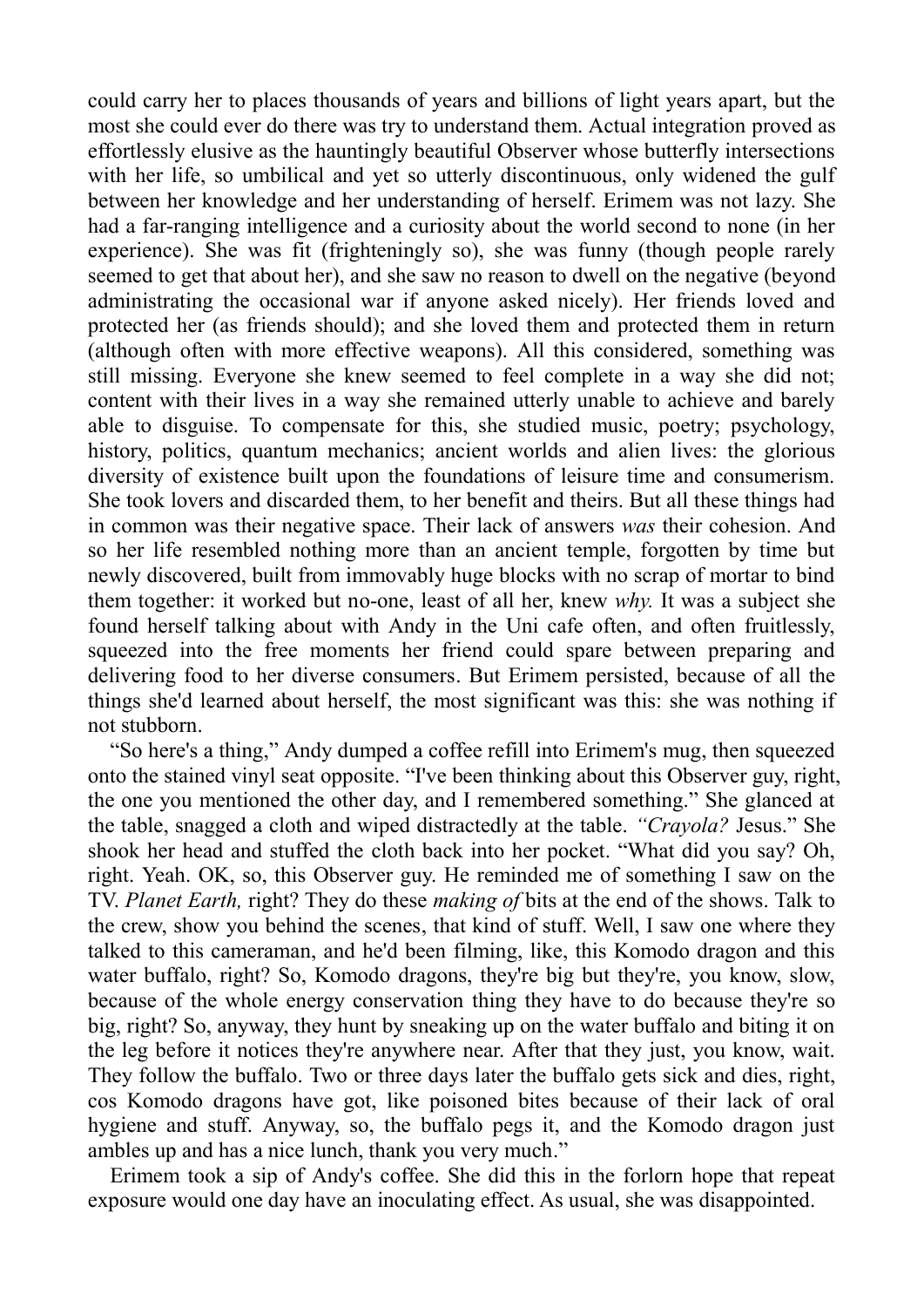"So, anyway, there's this cameraman, right? Whose job it is to film all this happening? This poor guy, I can't remember his name, this guy, he's spent weeks on this island making this film, watching the dragons bite the buffalo, following them for days when they get sick, waiting for the moment they die so he can film it, film the dragons finally chowing down. And, bless him, the guy wants to help, right? He knows he could save the buffalo but he doesn't. Because his job is to film the kill. But just the same he wonders, what does the buffalo think when it sees him watching it all this time? Does it associate him with its sickness, its impending luncheon-factor? The poor guy. He's telling us all this and he sounds like he's having a nervous breakdown. But his job is his job, right? Without him there's no film, no show, nobody learns anything. So all he can do is watch. And that's your Observer, E. Every time you see him, he's *watching someone die."*

Erimem's hand, poised with the coffee half way to her mouth, slowly lowered the mug to the table.

She stared at Andy, who seemed about to continue when she suddenly shifted tack, shouting across the cafe, "Hey! Yeah, you with the hair and the *crayon.* Are you writing on the tables? I'd think twice if I were you. My friend here can use a sword."

Erimem's eye was caught by a brief movement. She looked down at the table, chocolate sprinkles and dried coffee foam, shifting in the slight breeze Andy's body had made as she'd risen to take on the wielder of the offensive Crayola. Erimem watched the powdery table-scraps in fascination. They tumbled aside, revealing more crayon marks. Crude but artistic. Erimem turned sideways and squinted.

The marks looked like cave art.

"Oy! A table is not a place to draw pictures of buffalo," Andy told the diner, on the other side of the cafe. "That melamine is only a month old."

Erimem looked up.

The Observer rose from a table close to Andy, strolled across the cafe and sat down opposite Erimem, beside the cave painting. "Not buffalo. Auroch. Wild cattle. They became extinct when the last male died in the Jaktorów Forest, in Poland, in 1627."

Erimem stared. *You saw this?*

The Observer shook his head. "Not directly."

Erimem tensed. *How then?*

The Observer appeared to consider her question. If anything the minute furrow in his brow served only to deepen his perfection. "Life," he breathed softly, "Is defined by death." He touched the auroch painted on the melamine table top with a fingertip. The ancient stain in the rock ran briefly; the auroch, poised in the act of jumping, was now horizontal.

Erimem frowned. *You're wrong.*

"Really?"

*Life is defined by living.* Erimem touched the painting; the auroch leaped, land to sky, was gone. Other figures, therianthropes, matchstick men with the heads of animals, followed, carrying scratched lines that might have been spears or ropes. Raised patterns of dots and lines, a crosshatch pattern reminiscent of DNA, inscribed itself into the rock.

"Art: the explosive first bloom of human imagination." The Observer traced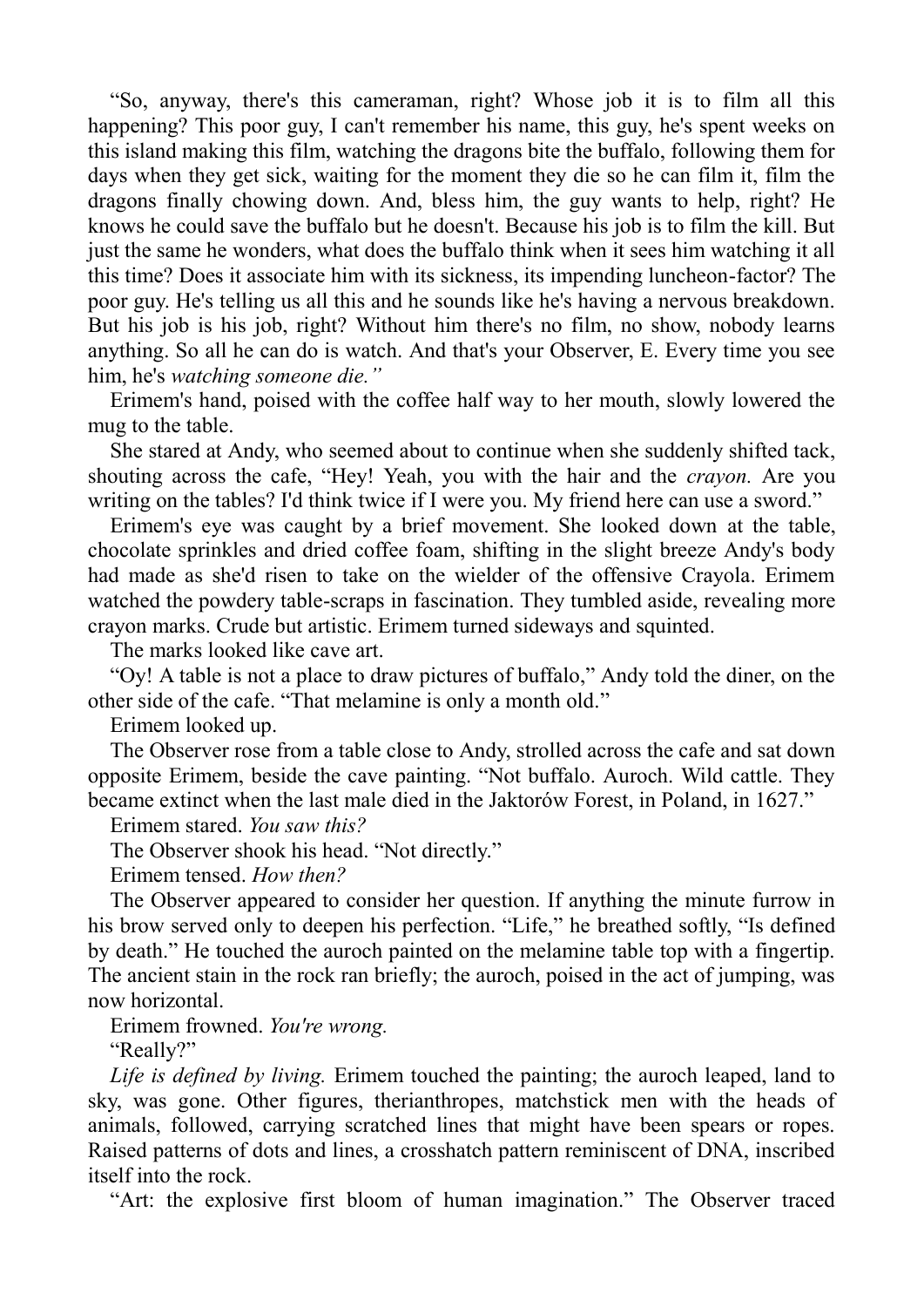patterns dyed into the rock. "Art – living art – is defined by the act of observing. Only by observing do we know we exist. The cameraman might not have said this, but he thought it. Why else take the job? Why else make the art? If not to separate the observer from the observed. Life from death."

Erimem felt cold and sick.

*Accurately documenting the death of another being is not living!* The Observer smiled; Erimem could hardly bear its brilliance.

"How far you have come from the world of your birth."

Erimem felt a black wind blow through her head.

"Of your entire world, you are the only one who witnessed its passing."

The black wind howled, inside and out, scouring the cave with fine particles of sand, sucking the breath from her lungs.

"The singular moment of passing of this civilisation will far outlast the millennia of its existence."

The sick feeling in her gut rose until no act of will could set it aside.

By the time she had finished puking the rock walls around her were full of animals. Aurochs, horses, birds, fish. Figures with the bodies of men and the heads of beasts were among them, pierced by scratched lines through chest or thigh or groin. Bloodpainted men with antlers or the antennae of insects, tattooed on the skin of time, flowed alongside women evolving into leonine forms, lions or jaguars. Time-lapse figures evolved from man to deer and back to man; therianthropes bringing with them the wisdom of the sky, the stars, the heavens.

"If only you could understand. You were raised in a culture of *doing.* Positive space. Positive thinking. Positive action. You *are* the art, Erimem. Observing you is the negative space which defines the existence of your more enlightened and benevolent observers."

Erimem wanted to scream. Beauty and horror tangled in her mind. They were snakes entwined, a double helix, writhing across folded rock, so deeply shadowed by time that no light could penetrate its fissured surface.

And then there *was* light.

An explosion of colour: sparkling, crystalline.

"We are your mother," the snakes told her.

"We are your wisdom and your body."

"We are your truth."

*You are not me!*

*You are not my truth!*

But as the spectacular kaleidoscope of rainbow perception crystallised around her; holding her, infusing her, becoming her; Erimem knew that they *were.*

*The snakes were her.*

They were her in every aspect from her body and mind to her id and ego, and every strand of her DNA. Knowledge and – at last – *understanding* bloomed in her, expanded in her, expanded *her.*

The Observer watched, and smiled, and was himself, and was complete.

*Snakes became jaguars became cats were her cat, Antranak.*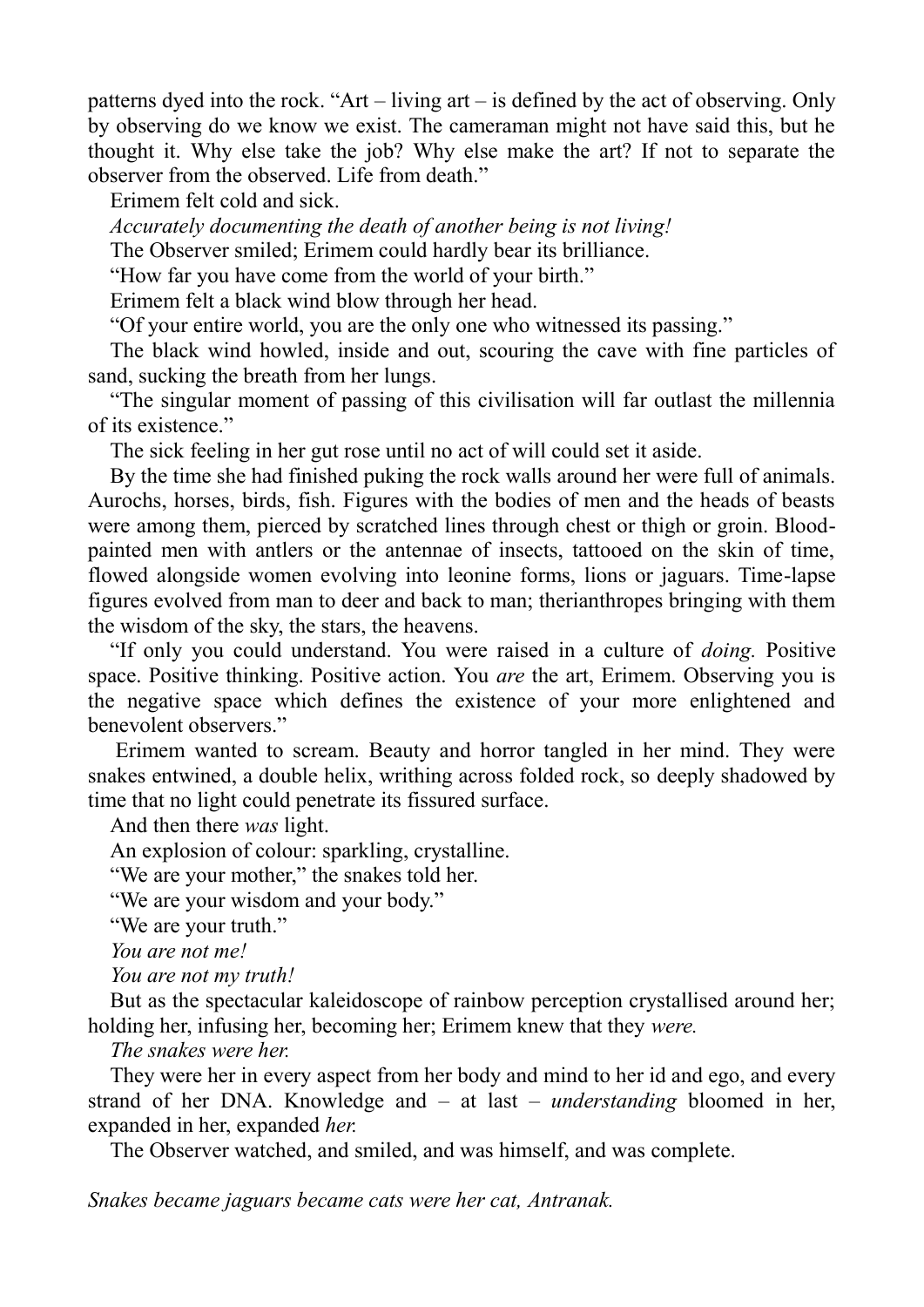Antranak spoke to her and his words were glass. She passed through them and they through her. Glass was she was everything was her

world, her planet, her life made of glass: a soap bubble, girdled with rings. Iridescent shapes moved in it, Animal faces; snakes. Chinese dragons. People; her brothers and father. The mothers and sons she had killed.

At the limit of her vision, she was visited by an Egyptian goddess. Or

Perhaps she *was* the Egyptian goddess, visiting others inhabiting the same vision realm, the glass dream a sand painting, blowing in otherworldly winds, evolving from this place to that time, transmuting reality, butterfly iridescence, soap bubble history.

Back and back and back.

## *Atlantea.*

A world before this.

A world of light. Archetypes and wonders.

Not temples and impossible rays and alien technology but something at once simpler and more eloquent: a world of compassion. Of respect. Of acceptance. A world with no barriers, no divisions. A world that knew itself and embraced itself. A world, like music, that resonated as one. Where even dissonance was part of the whole, and loved. A world following which all others would be as forgetful children, fretful and ignorant, constantly seeking but never discovering, because to discover, one must remember, and for such sons and daughters as these remembering is only fear.

Erimem beheld Atlantea and knew awe.

Beside her, the Observer also beheld Atlantea; the incandescent doom falling upon it from the cold, black sky.

*The singular moment of passing of this civilisation will far outlast the millennia of its existence.*

Erimem felt sickness rise through her, sad and truthful, and full of snakes.

"But... this place, everything in it... is so beautiful. How can you just... watch? How can you observe and not want to help?"

"The most profound beauty can only ever be ephemeral. Were beauty, true and perfect beauty, beauty in its purest form, to stand forever; to behold it for even for even the most fleeting instant would destroy the observer utterly."

Erimem, who had not cried for more than a decade, felt tears on her cheeks. "You have perceived a great truth but you do not understand it."

"My purpose is not to understand; simply to observe and report. There are others whose purpose is to experience that which I document."

"And what of understanding? Are there those whose purpose is to comprehend what others experience and you observe?"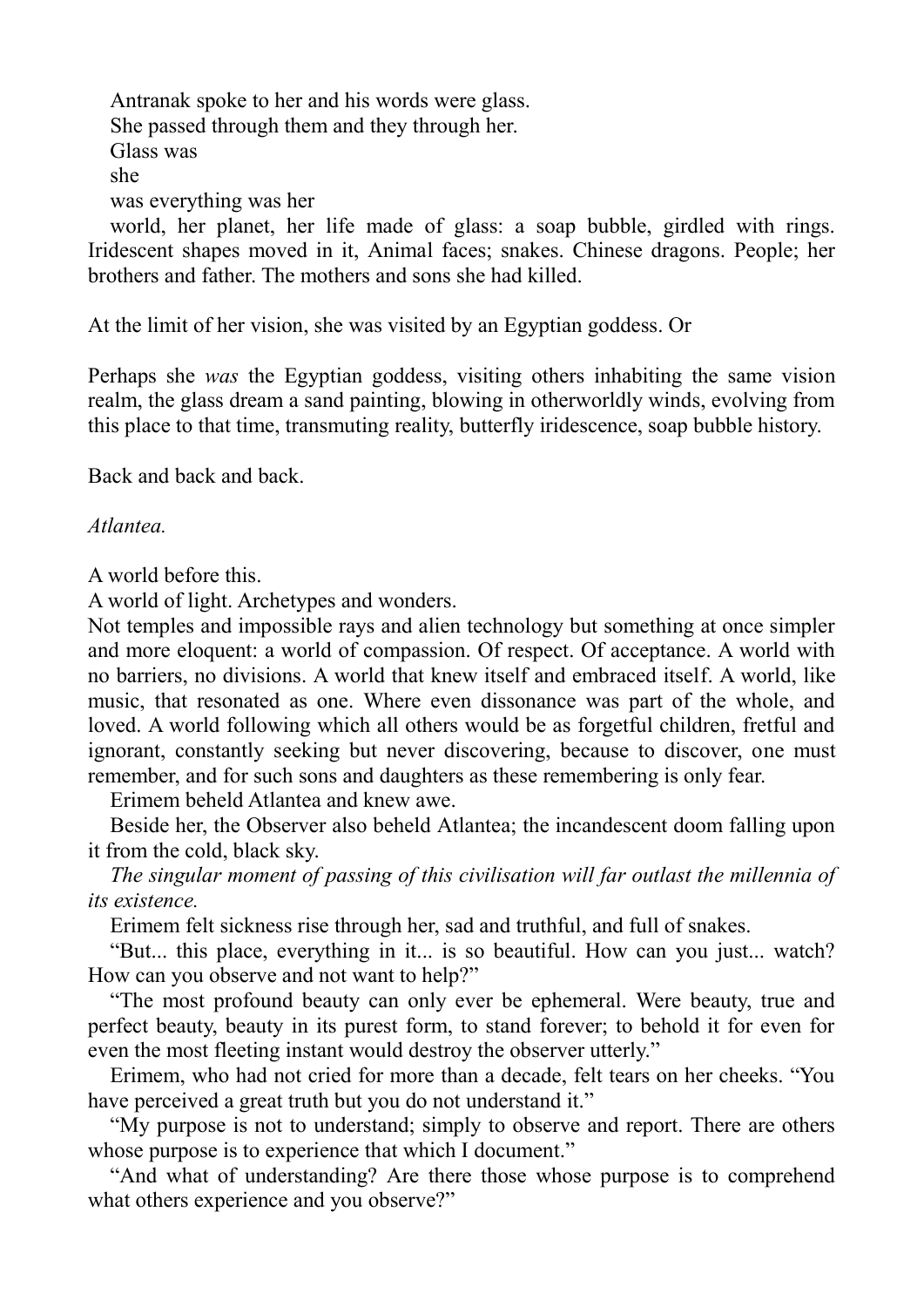"Comprehension implies action. Action defeats observation."

"Objective reality is beauty in its purest form. But what of change?"

"Change is pollution."

"Yet the change from life to death represents ultimate beauty."

*"*You misunderstand. The *observation without interference of moments of passing*  is the only perceivable representation of beauty in its purest form. This is true for everything that exists."

"But you could change."

"Were I to change I would be destroying an aspect of perfect beauty. The destruction of any aspect of perfect beauty destroys the entirety of perfect beauty. Without perfect beauty to define us, my people would have no purpose, and therefore no existence."

"Then you are changeless. Your people are changeless."

"Yes. We are the perfect antithesis of perfect beauty, and can only exist because we are defined by it."

"There are those who define perfect beauty as the continuance of life."

"Their understanding of perfect beauty is flawed."

"Then why not save them? It is within your power."

"To save them would destroy perfect beauty."

"But to observe perfect beauty is to be destroyed by it."

"Yes."

"So you are contributing to the destruction of your own people."

"This, too, is perfect beauty."

## *When the comet that annihilated a global civilisation and initiated the geological era known more than twelve thousand years later as The Younger Dryas slammed into the Laurentide Ice Sheet it was a wall of fire travelling at nearly half the speed of sound.*

*The impact, large enough to kickstart a new ice age, spread nanodiamonds over an area of millions of square miles. Smaller, but no less lethal fragments of the comet impacted globally, adding to the nuclear winter. Thousands of animal species and nearly all the North American megafauna were rendered extinct. The meltwater raised sea levels by more than three hundred feet. And ten million square miles of coastline around the world were engulfed by a flood so terrifying it became enshrined in global mythology, traumatising its pitiful survivors for thousands of generations to follow.*

Erimem observed the cataclysm unfold over time, watched it echo down the long millennia of human history, and struggled to understand the thought, cold and nascent as any virgin snowfall, which now filled her head: *until this precise moment s*he had thought herself a woman out of time, cut off forever from the world of her birth, a stranger in a strange land.

*She had thought she was alone – but she was wrong.*

She was *not* alone. She was merely the child of a civilisation which itself was the offspring of the perfection which had come before. A world forever changed by nothing more than cosmic chance, a trivial scrap of debris left over from the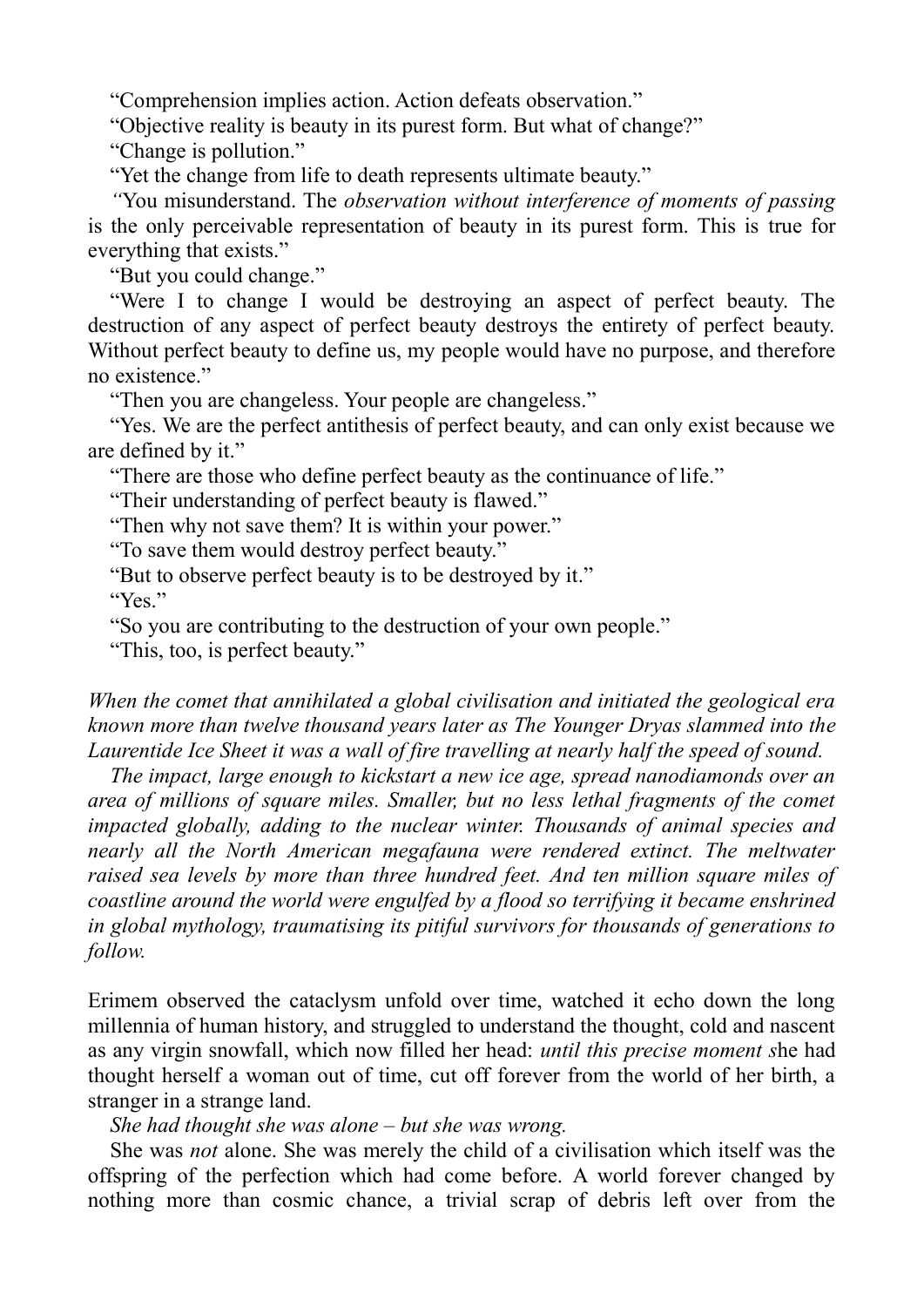construction of the greatest temple of all: the solar system, of which her world and its entire history comprised but a single block.

If she was a stranger it was in no more strange a land than any other to which her own civilisation had been a parent.

This was her world, and she was part of it, and it part of her.

The Observer watched, but did not smile; was himself, but was not complete.

The changes echoed down the long moments of passing that followed.

A baby in a crib. A child in a car. A father in a plane. A mother in a spacecraft. A village, wiped out by ignorance and plague; a town destroyed by stupidity and vulcanism; a city eradicated by laziness and nuclear accident; a country annihilated by financial greed and corporate egotism. Murder. Suicide. Genocide. Extinction.

They watched them all, together.

They *changed.*

*We are the same age,* the Observer mused at length. *Yet you are old while I am still young. You are dying, ancient of days; I have barely begun to live.*

She knew he was right. *"*Moments of passing are common to all, the young and the old."

*But I am* so *young,* the old man said. *Death has been my employment for less than a single lifetime.*

The irony of this was not lost on her.

"This much we have in common."

*You are an extraordinary woman. Tell me your name, and why you have come to me. Tell me before you are lost. Your moment of passing will live for eternity.*

She considered. What answer had this vision realm gifted her, after all? The same as it gifted every visitor: knowledge; experience; the barest understanding of self.

"My people desired that their names ring through the halls of eternity. They built great monuments, glorious art and profound heavens to that end. History turned their great deeds and art and heavens to dust. My people were wrong. I will not tell you my name"

*Where were the snakes? The Egyptian goddess? The tellers of truth?*

"I have lived in a world so different from the place I was born that it approaches the difference between zero and one. I have spent a lifetime trying to understand that change, to fit myself into it, to make myself part of it." She hesitated a moment. Civilisations died. "My mistake was to assume I needed to."

*The difference between one and zero is what defines perfect beauty. You understand this. We are the same.*

"The difference between one and zero is very different from the difference between zero and one. We are not the same."

Now it was his turn to hesitate. Planets were lost.

*You came here to kill me.*

"There are many ways to kill a man. You do not have to take a life, to end it."

*She* was *the snakes, the goddess, the truth.*

"Everything that exists changes. Perhaps you are not here to observe my moment of passing. Perhaps I am here to observe *yours."*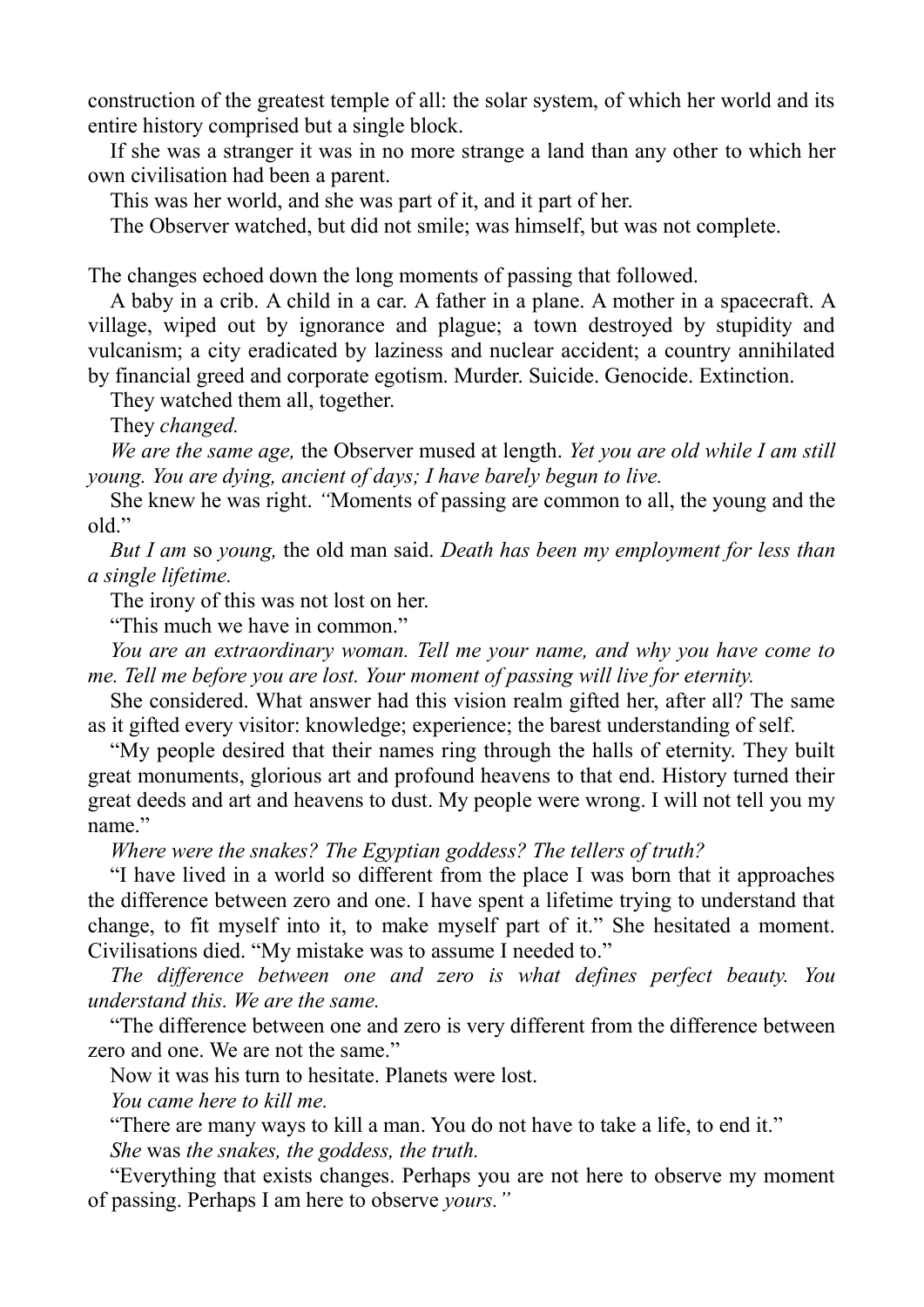She watched the Observer through the death of worlds, through planetary collision and supernovae and back holes and quasars. When finally he spoke his wisdom had already begun to fade, driven aside by the only constant the universe would ever know.

*You are perfect beauty and I cannot stand before you. You have destroyed me utterly.*

The last galaxy fell without a scream across the event horizon of a black hole.

*I* was not here to observe your moment of passing. *I* was never here to observe *your moment of passing.*

The last black holes swallowed each other until only one remained, starving forever in an empty universe.

*You were only ever here to observe mine.*

The Observer *changed,* but there was no-one left to see.

*And so they parted, and this too had happened before, though neither could know it. They would meet again, in his future and her past, though of course there would be no recognition, so profoundly had each been altered by this, their first and last moments of passing.*

On her return there were flowers, scented water, a bath; trees and sky; the soft breath of voices, lifted in melody.

There was space and time to think, to reflect on her experience, as utterly alien as anything in this century and yet as familiar to her as anything left behind in her own.

An experience leading inevitably to a single destination: the life she called home.

*"Ease down, Pocomoto. My brain totally missed the with-it train this morning."*  Andy's voice, brought thousands of miles to her by world-girdling satellites, was as sharp and clear on the smartphone as if they were in the same room. In many respects, Erimem now saw, they actually were. *"Now let me get this straight. You want me to fly to Brazil, drink Ayahuasca, be violently sick for a week while undergoing vision quests to help you reconnect with the afterlife? E, hun, are you out of your mind? Look, I'm all for smoking a bit of pot, and I love you like my mother's home-baked rock-cakes, but this... this is nuts on the order of – hang on – shut up I'm on the – no Matt, you can't fly to Brazil and drink Ayahuasca! Jesus, you don't even know what Ayahuasca is. Now by all that's mighty finish your homework before I–"*

Erimem sighed and ended the call. Life, it seemed, was something she must continue to explore alone, at least for the time being. With this understanding in mind, she switched off her smartphone and threw it as far as she could into the trees. She had a feeling she wouldn't be needing it again for some while.

With a sigh she slid back down into the bath.

The flowers smelled quite lovely.

And the songs of the healers rose through the rainforest to the sky, moments of passing, soon to return.

> "Matter and spirit. As above, so below. Science teaches us to believe that the material world is the primary and